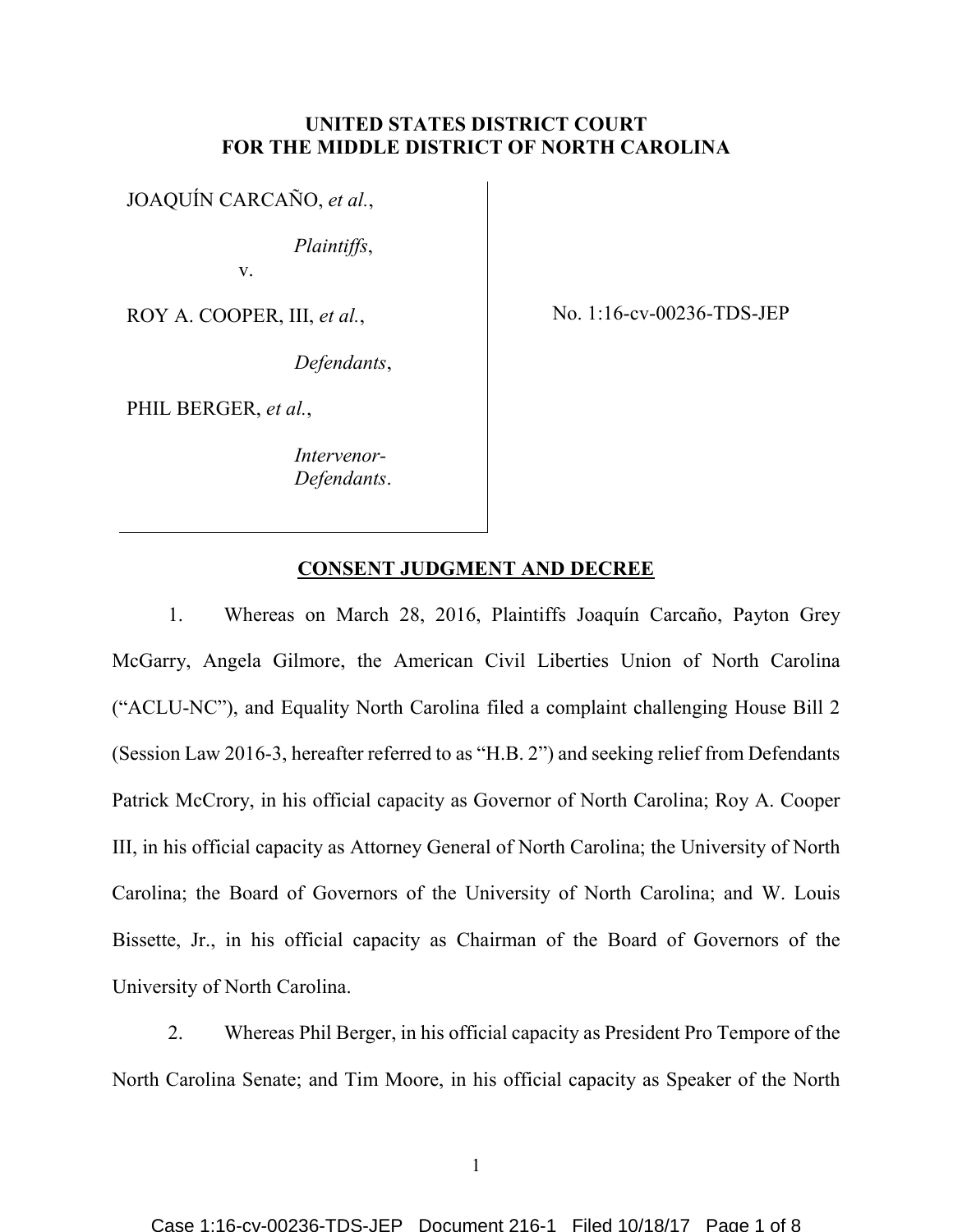Carolina House of Representatives, sought and were granted permissive intervention in this action on June 6, 2016.

3. Whereas Roy A. Cooper, III took office as Governor of North Carolina on January 1, 2017, and was automatically substituted as a defendant for Governor McCrory in his official capacity as Governor of North Carolina pursuant to Federal Rule of Civil Procedure 25(d).

4. Whereas on March 30, 2017, the North Carolina General Assembly enacted, and Governor Cooper signed, House Bill 142, codified as Session Law 2017-4 ("H.B. 142"). H.B. 142, incorporated herein as "Exhibit A," rescinded H.B. 2's provisions limiting transgender individuals' use of public facilities. The term "public facilities" as used throughout this Consent Decree refers to the types of facilities identified in N.C.G.S. § 143-760 and sect. 2 of H.B. 142.

5. Whereas on July 21, 2017, Plaintiffs Joaquín Carcaño, Payton Grey McGarry, Hunter Schafer, Madeline Goss, Angela Gilmore, Quinton Harper, and ACLU-NC ("Plaintiffs") filed a Fourth Amended Complaint challenging Sections 2, 3, and 4 of H.B. 142 and seeking relief from Defendants Roy A. Cooper, III, in his official capacity as Governor of North Carolina; the University of North Carolina; Margaret Spellings, in her official capacity as President of the University of North Carolina; Josh Stein, in his official capacity as Attorney General of North Carolina; Machelle Sanders, in her official capacity as Secretary of the North Carolina Department of Administration; Mandy K. Cohen, in her official capacity as Secretary of the North Carolina Department of Health and Human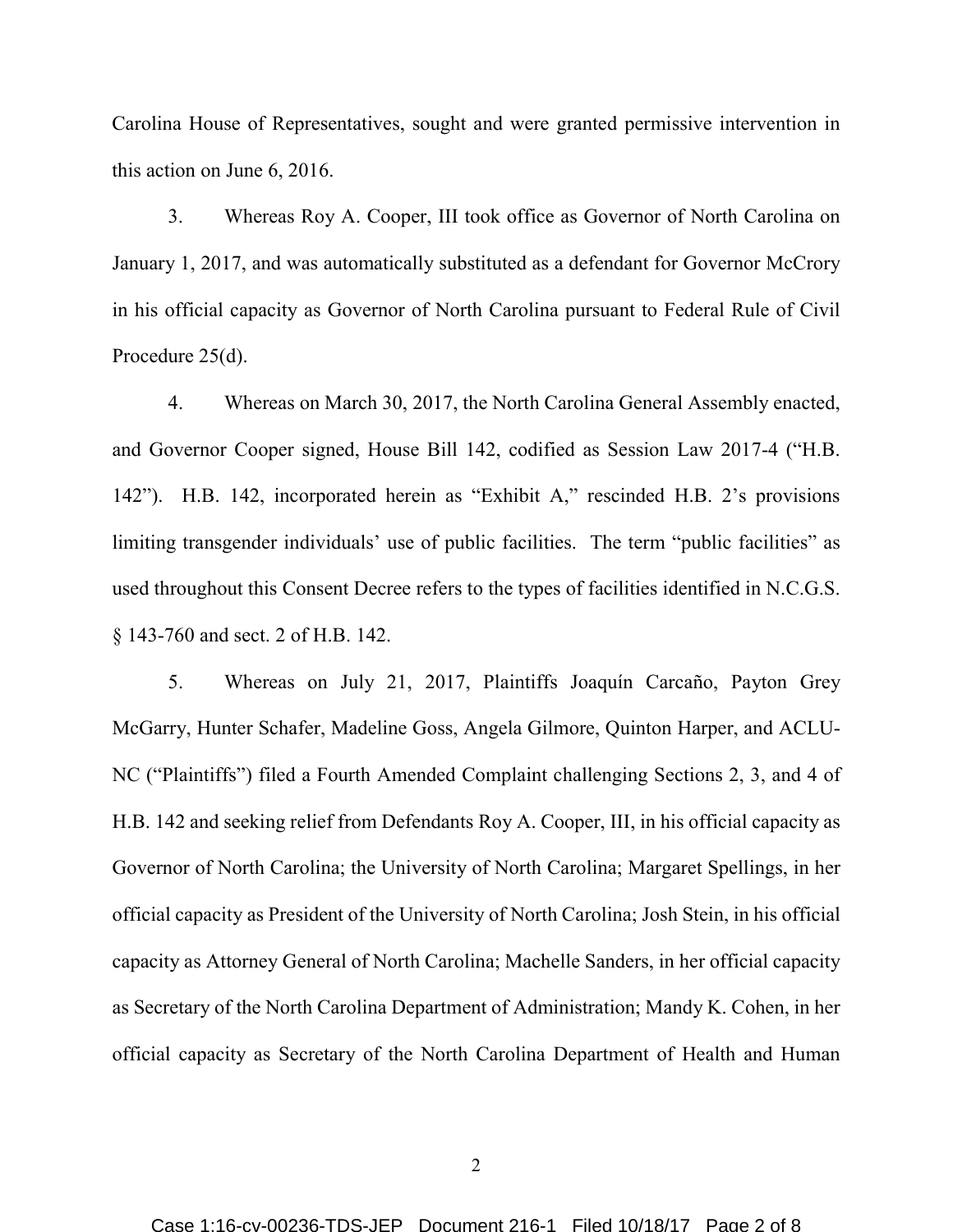Services; and, James H. Trogdon III, in his official capacity as Secretary of the North Carolina Department of Transportation.

6. Whereas Governor Cooper, Attorney General Stein, Secretary Sanders, Secretary Cohen, and Secretary Trogdon ("Executive Branch Defendants") believe that continued litigation over enforcement of Section 2 of H.B. 142 will result in the unnecessary expenditure of State resources, and is contrary to the best interests of the State of North Carolina.

7. Whereas Executive Branch Defendants do not waive any protections offered to them through federal or state law, and do not make any representation regarding the merits of Plaintiffs' claims or potential defenses which could be raised in court.

8. Whereas Plaintiffs and the Executive Branch Defendants (collectively referred to as "the Consent Parties") believe that a resolution of the matter at this time and in the manner encompassed by the terms of this Consent Decree serves the best interests of the State and its citizens.

9. Whereas the Consent Parties agree that this Consent Decree promotes judicial economy, protects the limited resources of the Consent Parties, and resolves Plaintiffs' claims against the Executive Branch Defendants.

10. Whereas the Consent Parties agree that Section 2 of H.B. 142 must be interpreted to mean that no executive agency, officer, employee, or agent thereof, may promulgate any regulation which prevents transgender people from using public facilities in accordance with their gender identity, nor subject transgender people to prosecution pursuant to N.C.G.S. § 114-11.6.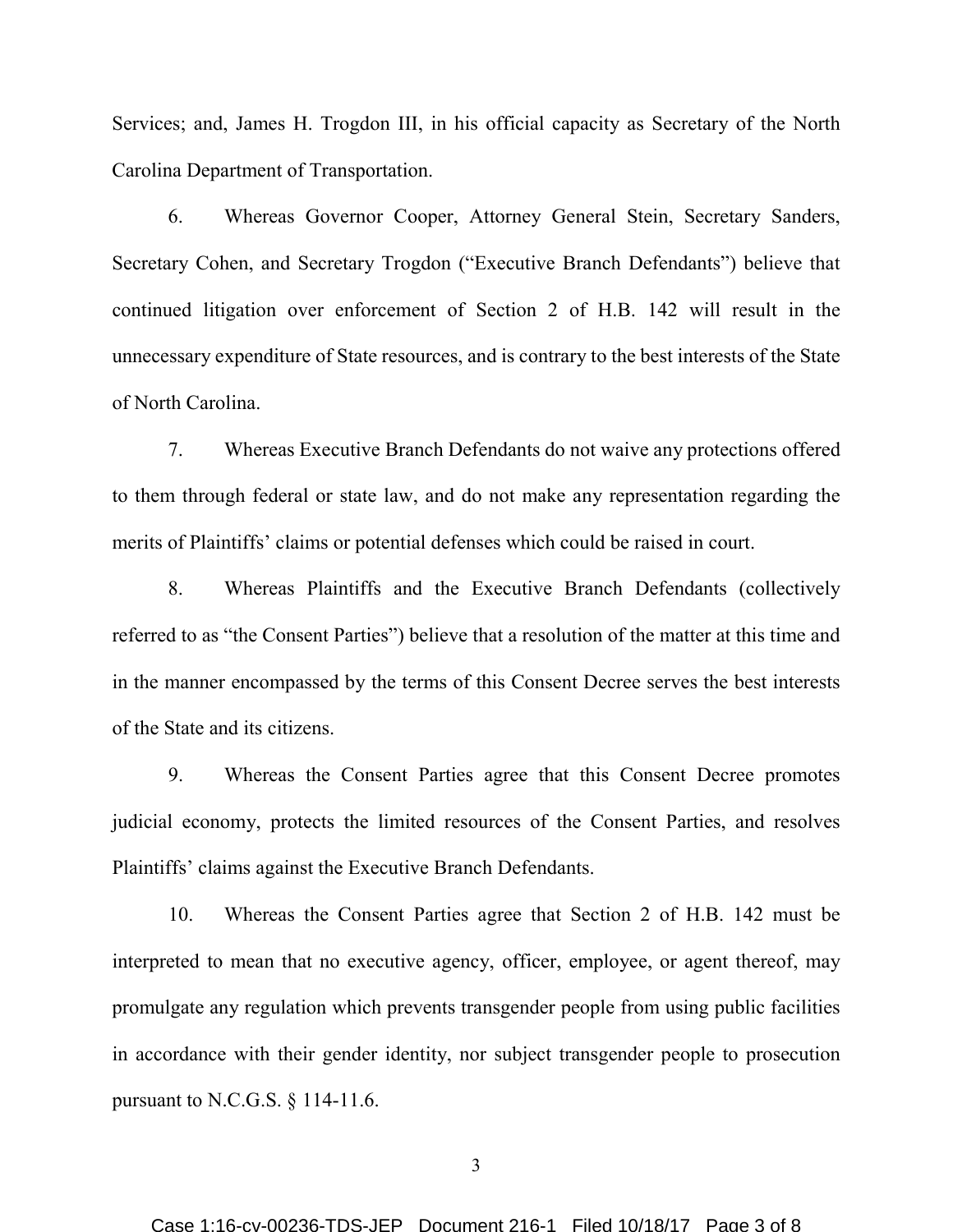11. Whereas the Consent Parties further agree that any interpretation or application of Section 2 of H.B. 142 that bars, prohibits, blocks, deters, or impedes transgender people from using public facilities in accordance with their gender identity or subjects transgender people to arrest, prosecution, or criminal sanctions for doing so, raises serious federal-law concerns, including concerns over constitutional guarantees of equal protection and due process, as well as other applicable federal statutes.

12. Whereas the Consent Parties wish to record the interpretation of H.B. 142 set forth in this Consent Decree, and thereby effect a binding and enforceable resolution of the claims by Plaintiffs against the Executive Branch Defendants with respect to H.B. 142.

13. Whereas the Consent Parties therefore consent to entry of the following final and binding judgment as dispositive of all claims raised by Plaintiffs against the Executive Branch Defendants with respect to H.B. 142.

14. Whereas Plaintiffs agree to a waiver of any entitlement to damages, fees, including attorneys' fees, expenses, and costs against the Executive Branch Defendants, with respect to any and all claims raised by Plaintiffs in this action.

15. Whereas Plaintiffs further agree that dismissal of any and all remaining claims stemming from H.B. 2, and Sections 1, 3 and 4 of H.B. 142, against the Executive Branch Defendants is appropriate, and therefore request a dismissal of all remaining claims against the Executive Branch Defendants following the formal approval of the Consent Decree by the presiding District Court Judge.

16. Whereas the parties intend the following Consent Decree to benefit all transgender people who visit public facilities under Executive Branch control or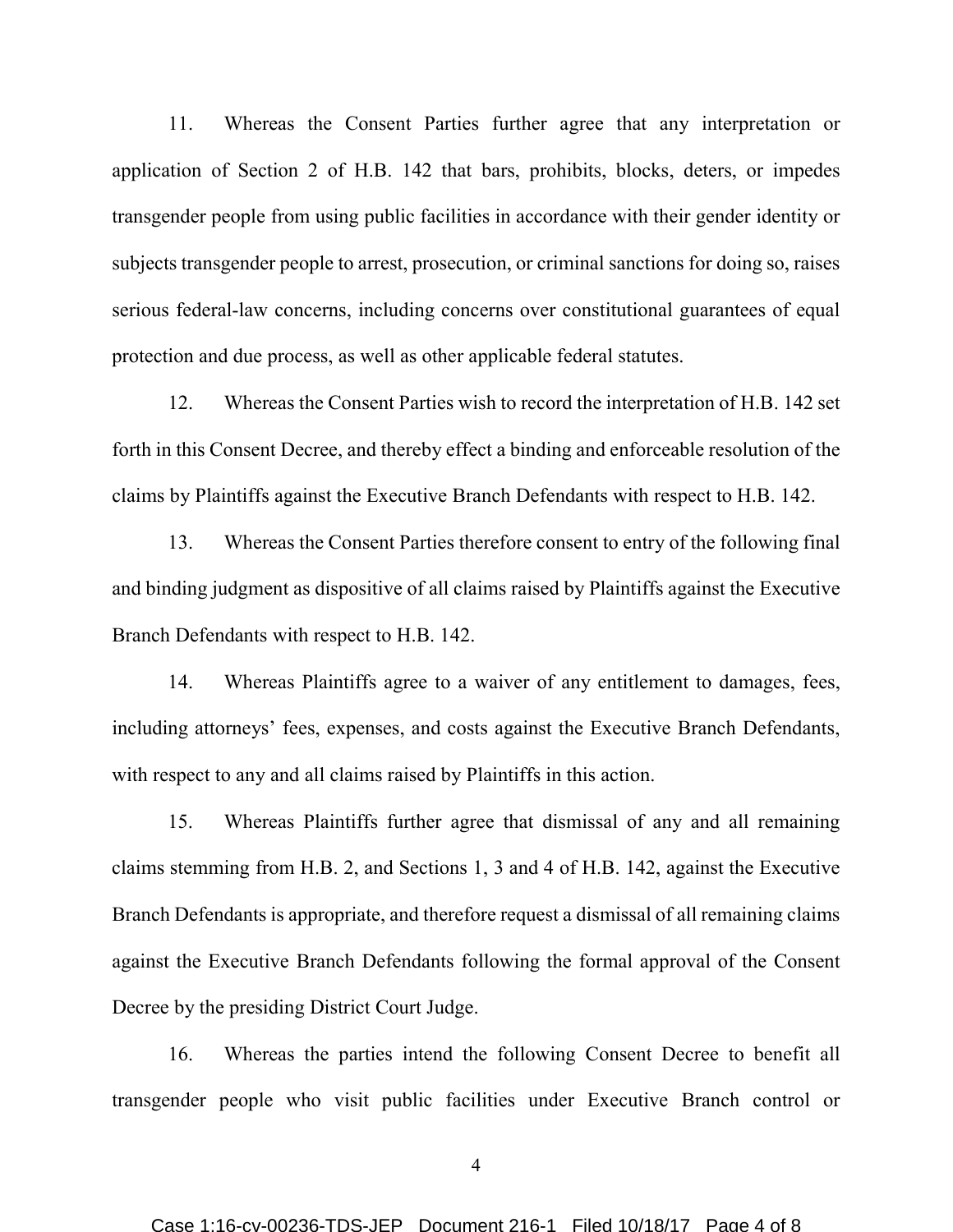supervision, and to be binding for purposes of issue preclusion and claim preclusion in all future actions, including through non-mutual offensive collateral estoppel.

# **ACCORDINGLY, IT IS HEREBY ORDERED, ADJUDGED, AND DECREED THAT:**

1. Under H.B. 142, and with respect to public facilities that are subject to Executive Branch Defendants' control or supervision, transgender people are not prevented from the use of public facilities in accordance with their gender identity. The Executive Branch Defendants as used in this paragraph shall include their successors, officers, and employees. This Order does not preclude any of the Parties from challenging or acting in accordance with future legislation.

2. The Executive Branch Defendants, in their official capacities, and all successors, officers, and employees are hereby permanently enjoined from enforcing Section 2 of H.B. 142 to bar, prohibit, block, deter, or impede any transgender individuals from using public facilities under any Executive Branch Defendant's control or supervision, in accordance with the transgender individual's gender identity. Under the authority granted by the General Statutes existing as of October 18, 2017, and notwithstanding N.C.G.S. § 114-11.6, the Executive Branch Defendants are enjoined from prosecuting an individual who uses public facilities under the control or supervision of the Executive Branch, when such use conforms with the individual's gender identity, and is otherwise lawful.

3. The Consent Parties shall each bear their own fees, expenses, and costs with respect to all claims raised by Plaintiffs against the Executive Branch Defendants.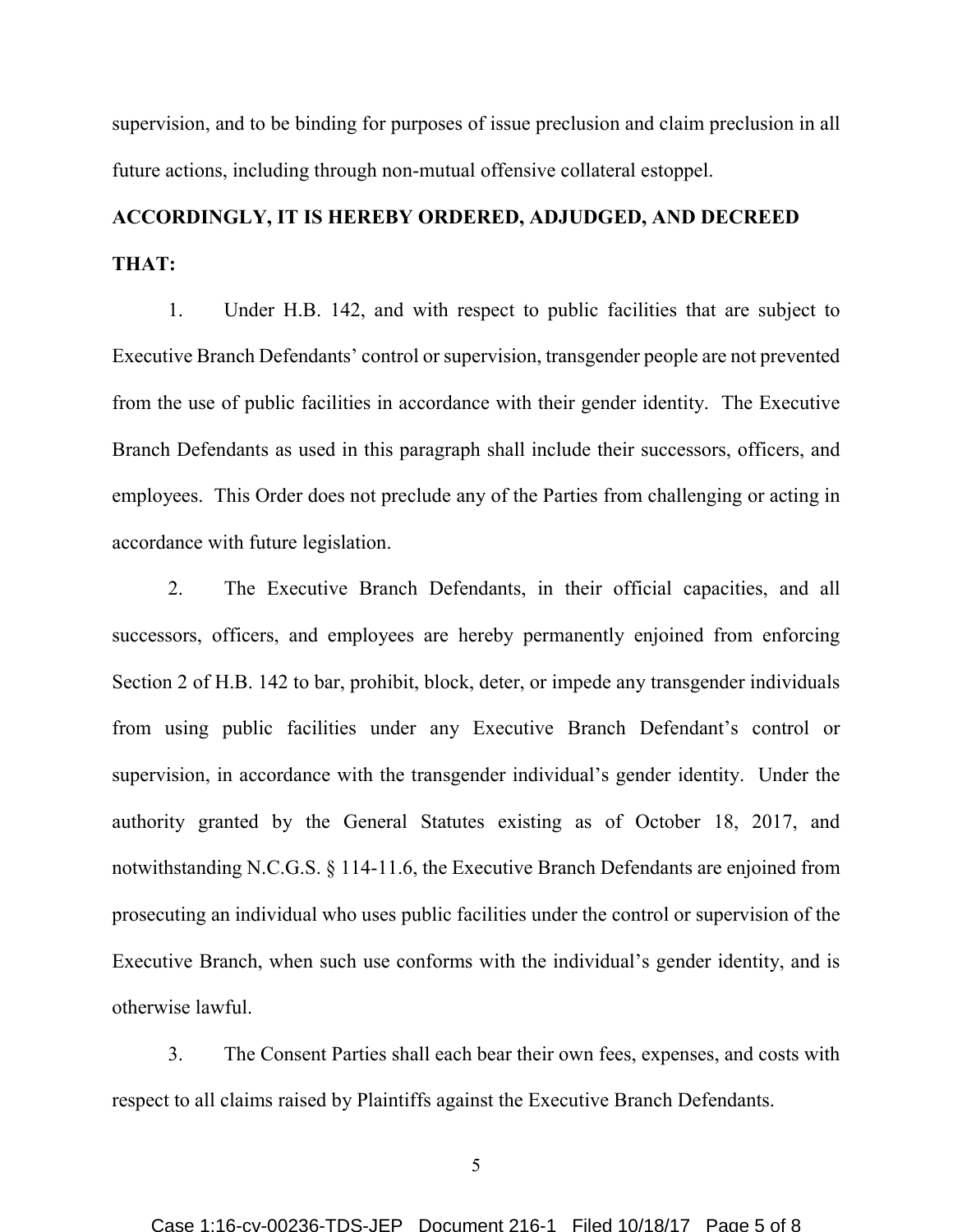4. All remaining claims filed by Plaintiffs against the Executive Branch Defendants in this action are hereby dismissed.

#### IT IS SO ORDERED:

Dated:

The Honorable Thomas D. Schroeder United States District Judge

/s/ Christopher A. Brook Christopher A. Brook (NC Bar No. 33838) Irena Como\* AMERICAN CIVIL LIBERTIES UNION OF NORTH CAROLINA LEGAL FOUNDATION Post Office Box 28004 Raleigh, North Carolina 27611 Telephone: 919-834-3466 Facsimile: 866-511-1344 cbrook@acluofnc.org icomo@acluofnc.org James D. Esseks\* Leslie Cooper\* Elizabeth O. Gill\* Chase B. Strangio\* AMERICAN CIVIL LIBERTIES UNION FOUNDATION 125 Broad St., 18th Fl. New York, NY 10004 Telephone: 212-549-2627 Facsimile: 212-549-2650 jesseks@aclu.org lcooper@aclu.org egill@aclunc.org cstrangio@aclu.org

\*Appearing by special appearance pursuant to L.R.  $83.1(d)$ .

Jon W. Davidson\* Tara L. Borelli\* Peter C. Renn\* LAMBDA LEGAL DEFENSE AND EDUCATION FUND, INC. 730 Peachtree Street NE, Suite 1070 Atlanta, GA 30308-1210 Telephone: 404-897-1880 Facsimile: 404-897-1884 jdavidson@lambdalegal.org tborelli@lambdalegal.org prenn@lambdalegal.org

Scott B. Wilkens\* Luke C. Platzer\* JENNER & BLOCK LLP 1099 New York Avenue, NW Suite 900 Washington, DC 20001-4412 Telephone: 202-639-6000 Facsimile: 202-639-6066 swilkens@jenner.com lplatzer@jenner.com

*Counsel for Plaintiffs*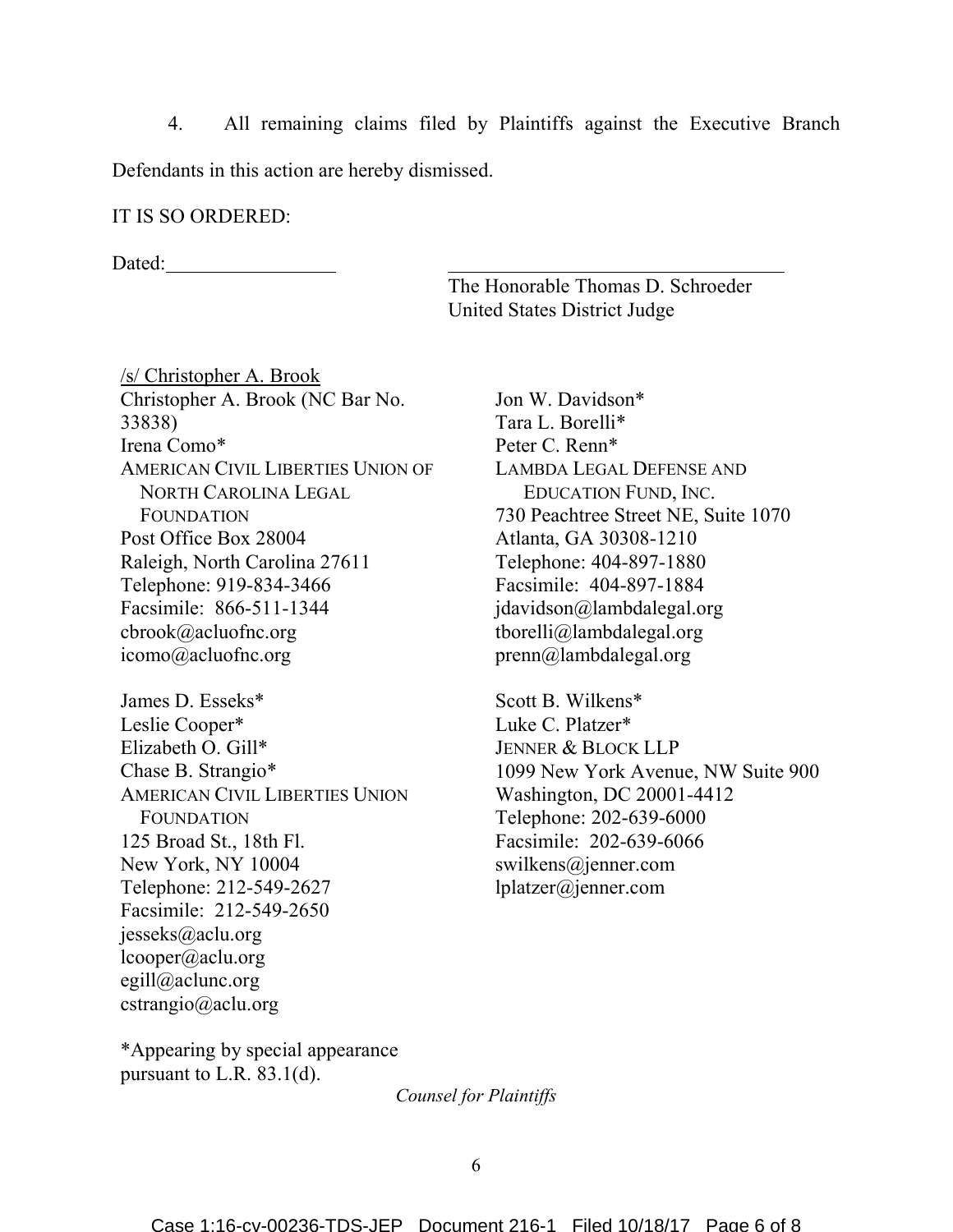JOSHUA H. STEIN ATTORNEY GENERAL STATE OF NORTH CAROLINA

/s/ Amar Majmundar Amar Majmundar NC Bar No. 24668 SPECIAL DEPUTY ATTORNEY GENERAL NORTH CAROLINA DEPARTMENT OF **JUSTICE** Post Office Box 629 Raleigh, NC 27602 Telephone: (919) 716-6821 Facsimile: (919) 716-6759 amajmundar@ncdoj.gov

/s/ Olga E. Vysotskaya de Brito Olga E. Vysotskaya de Brito NC Bar No. 31846 SPECIAL DEPUTY ATTORNEY GENERAL NORTH CAROLINA DEPARTMENT OF **JUSTICE** Post Office Box 629 Raleigh, NC 27602 Telephone: (919) 716-0185 Facsimile: (919) 716-6759 ovysotskaya@ncdoj.gov

*Counsel for Defendants GOV. ROY A. COOPER, III, in his Official Capacity as Governor of North Carolina, JOSHUA H. STEIN, in his official capacity as Attorney General of North Carolina; MACHELLE SANDERS, in her official capacity as Secretary of the North Carolina Department of Administration; MANDY K. COHEN, in her official capacity as Secretary of the North Carolina Department of Health and Human Services; and JAMES H. TROGDON III, in his official capacity as Secretary of the North Carolina Department of Transportation.*